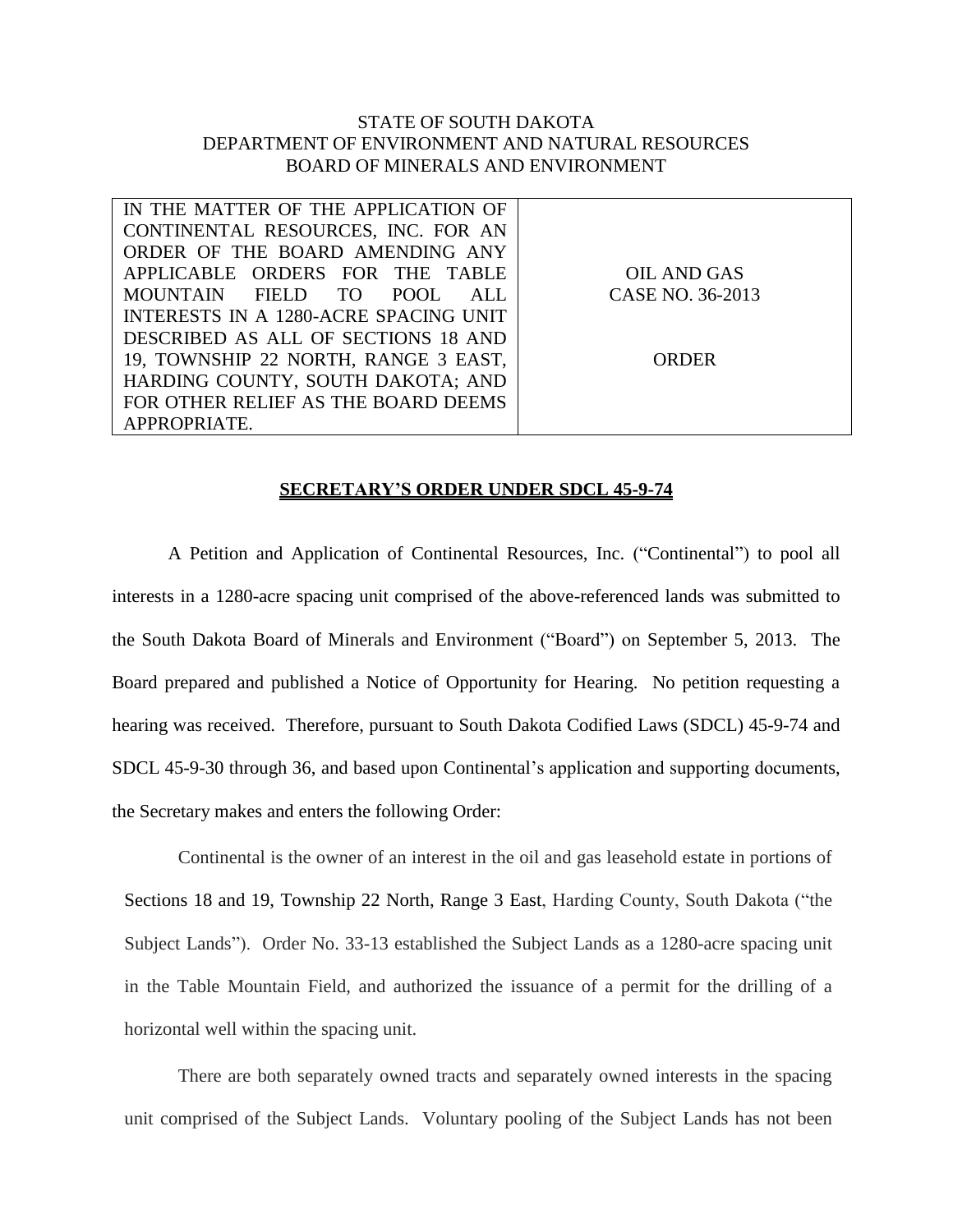accomplished.

Under the current case, Continental has requested that the Board pool all interests in the aforementioned spacing unit, and that the Board authorize Continental to drill, equip and operate the Walker 41-30H horizontal well within said spacing unit.

In Continental's opinion, pooling the Subject Lands will increase the ultimate recovery of the pool, prevent waste, prevent the drilling of unnecessary wells and protect correlative rights.

## **IT IS THEREFORE ORDERED**

A. Pooling of all interests in the 1280-acre spacing unit comprised of Sections 18 and 19, Township 22 North, Range 3 East, Harding County, South Dakota, is hereby granted for the Table Mountain Field. Continental is hereby authorized to drill, equip and operate the Walker 41-30H well.

B. All expenses incurred in drilling, equipping and operating the Walker 41-30H well on the spacing unit, plus a reasonable charge for supervision and interest, and all production from the well, shall be allocated to the various tracts within the spacing unit on the basis of the ratio of the number of acres contained in each separately owned tract to the number of acres in the spacing unit.

C. Operations incident to the drilling of a well on any portion of the spacing unit shall be deemed for all purposes the conduct of such operation upon each separately owned tract in the spacing unit, and production allocated to each tract shall, when produced, be deemed for all purposes to have been produced from each tract by a well drilled thereon.

D. Any owner of mineral interests in the spacing unit may elect to participate in the risk and cost of the drilling and operation of the Walker 41-30H well at any time prior to completion of the well upon the basis of full participation or upon terms and conditions mutually agreeable to Continental and the mineral interest owner.

2